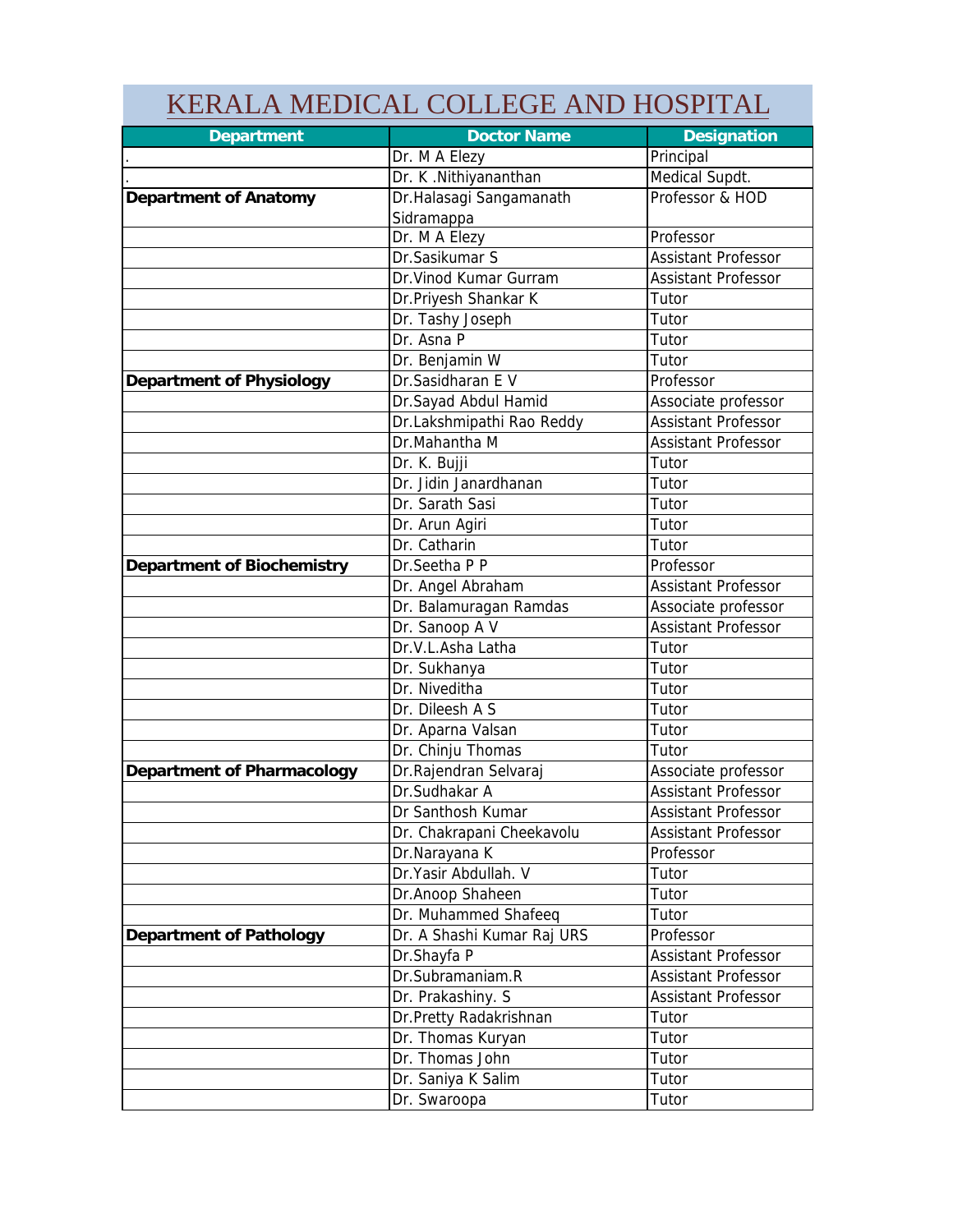|                                                 | Dr. Dhanya                  | Tutor                      |
|-------------------------------------------------|-----------------------------|----------------------------|
| Department of Microbiology                      | Dr. Padmavathi              | Professor                  |
|                                                 | Dr.Rudramurthy K G          | Associate professor        |
|                                                 | Dr.Arun Aravind             | Assistant Professor        |
|                                                 | Dr.Obulesu G                | Assistant Professor        |
|                                                 | Dr. Jyothi                  | Tutor                      |
|                                                 | Dr. Anoop C                 | Tutor                      |
|                                                 | Dr. Shazam Aboobacker .K. M | Tutor                      |
|                                                 | Dr. Muhammed Sahir          | Tutor                      |
| Department of Forensic Medicine Dr. Anoop Eppan |                             | <b>Assistant Professor</b> |
|                                                 | Dr. Pranav                  | Tutor                      |
| Department of Preventive and<br>Social Medicine | Dr.Asha S Jagtap            | Professor                  |
|                                                 | Dr. Joytsna Rayannavar      | Assistant Professor        |
|                                                 | Dr. Bindiya                 | Tutor                      |
|                                                 | Dr. Abhinandan Bhandari     | Assistant Professor        |
| Department of General Medicine                  | Dr.U M Natarajan            | Professor                  |
|                                                 | Dr.M S Ramaiyah             | Associate professor        |
|                                                 | Dr.N Natarajan              | Associate professor        |
|                                                 | Dr. Mohamad ranish          | Assistant Professor        |
|                                                 | Dr. Asma .P                 | Assistant Professor        |
|                                                 | Dr.Supriya D. Nambiar       | Assistant Professor        |
|                                                 | Dr Sunil Manohar R V S      | Assistant Professor        |
|                                                 | Dr.Basavaraj S K            | Senior Resident            |
|                                                 | Dr.Hashiyathullah K         | Senior Resident            |
|                                                 | Dr.Rajendra T N             | Senior Resident            |
|                                                 | Dr. Gireesh                 | Senior Resident            |
|                                                 | Dr. Lijesh                  | Senior Resident            |
|                                                 | Dr.Saleema C                | Junior Resident            |
|                                                 | Dr. Naveen                  | Junior Resident            |
|                                                 | Dr.Saniya K Salim           | Junior Resident            |
|                                                 | Dr.Surumi M S               | Junior Resident            |
|                                                 | Dr. Jikku Jacob             | Junior Resident            |
|                                                 | Dr. Thameem                 | Junior Resident            |
|                                                 | Dr. Aswin S                 | Junior Resident            |
| Department of ENT                               | Dr. Mathal Thodi Renjith    | Assistant Professor        |
|                                                 | Dr.Manjunath B C            | Senior Resident            |
|                                                 | Dr.Asim P A                 | Senior Resident            |
|                                                 | Dr.Chethana C S             | Senior Resident            |
|                                                 | Dr.Akshay CR                | Junior Resident            |
| Department of OBG                               | Dr.Premaleela K G M         | Professor                  |
|                                                 | Dr.Dhanajayan               | Professor                  |
|                                                 | Dr. Vilasini Narayanan      | Associate professor        |
|                                                 | Dr.Lalitha                  | Assistant Professor        |
|                                                 | Dr.Sathija P K              | <b>Assistant Professor</b> |
|                                                 | Dr.Prathibha R              | Senior Resident            |
|                                                 | Dr.Malini Menon             | Senior Resident            |
|                                                 | Dr. Maria J                 | Senior Resident            |
|                                                 | Dr.Sijji K Sasi             | Junior Resident            |
|                                                 | Dr. Supritha .J             | Junior Resident            |
|                                                 |                             |                            |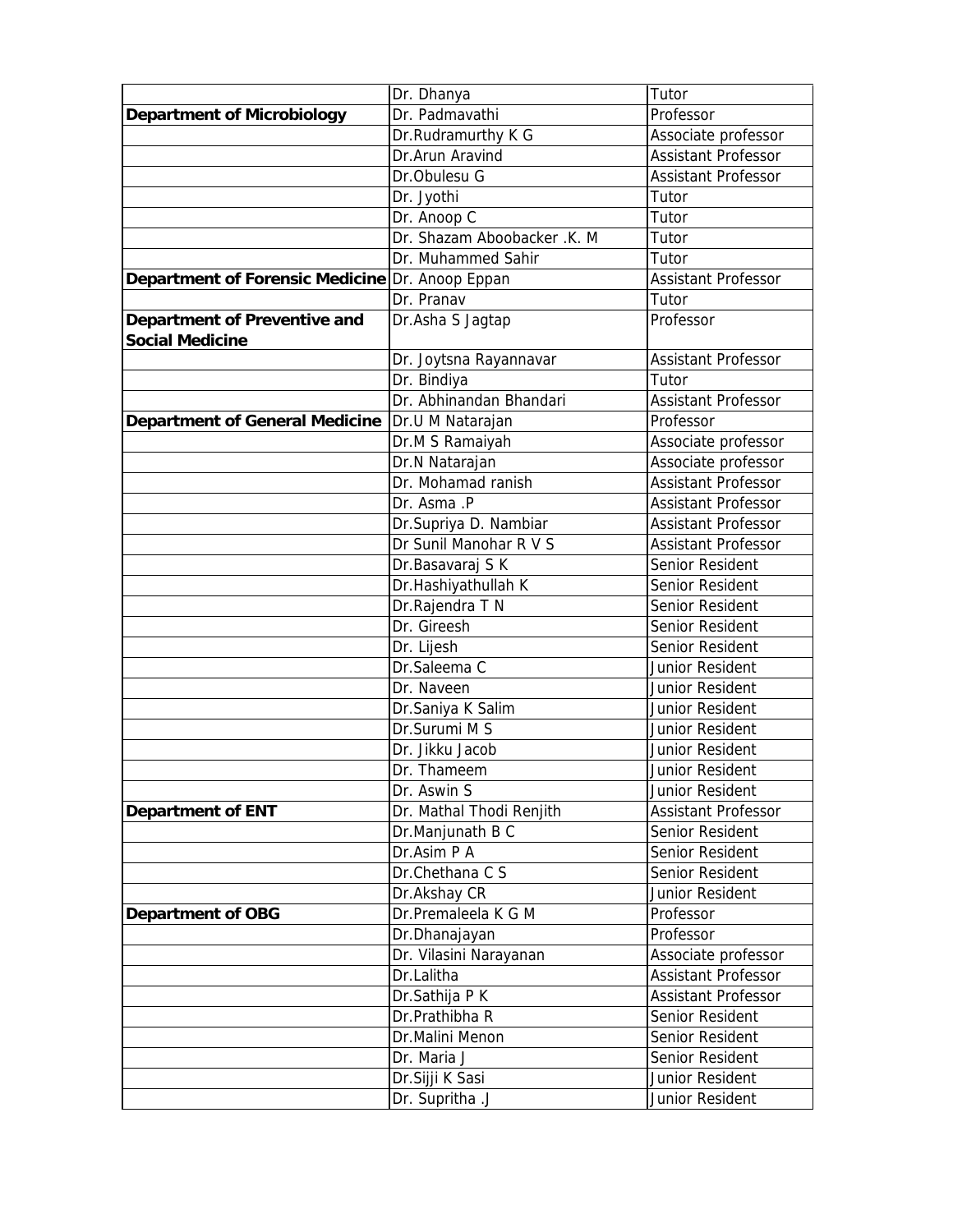|                               | Dr. Asif Abdulla Moosa | Junior Resident            |
|-------------------------------|------------------------|----------------------------|
|                               | Dr. Amitha N.P         | Junior Resident            |
|                               | Dr. Sabana             | Junior Resident            |
|                               | Dr. Jayasudha. M       | Junior Resident            |
|                               | Dr. Lulua Safar        | Junior Resident            |
|                               | Dr.Jeslin              | Junior Resident            |
|                               | Dr.Masthan Shafi Sheik | Junior Resident            |
| Department of Opthalmology    | Dr.Rani S              | Assistant Professor        |
|                               | Dr.Maimunnisa M        | Senior Resident            |
|                               | Dr.Sruthi              | Senior Resident            |
|                               | Dr. Arjun V Nath       | Junior Resident            |
|                               | Dr. Mohammed Ramees    | Junior Resident            |
|                               | Dr.Sulfikar            | Junior Resident            |
| Department of Orthopaedics    | Dr.Shafeed T P         | Associate professor        |
|                               | Dr.Reneesh U P         | <b>Assistant Professor</b> |
|                               | Dr.Varun Venu          | Senior Resident            |
|                               | Dr. Sharak             | Junior Resident            |
|                               | Dr. Jyothi             | Junior Resident            |
|                               | Dr.Alif                | Junior Resident            |
|                               | Dr.Rahul               | Junior Resident            |
| Department of Paediatrics     | Dr.Munir U A           | Associate professor        |
|                               | Dr. Nishad Ali         | Assistant Professor        |
|                               | Dr. Dilshad            | <b>Assistant Professor</b> |
|                               | Dr.Arif T A            | Assistant Professor        |
|                               | Dr. Sheker Reddy       | Senior Resident            |
|                               | Dr. A. Jayapriya       | Junior Resident            |
|                               | Dr.Arya                | Senior Resident            |
|                               | Dr. Gayathri           | Junior Resident            |
|                               | Dr. Merin              | Junior Resident            |
|                               | Dr. Keerthana          | Junior Resident            |
|                               | Dr. Suhara C T         | Junior Resident            |
| Department of Anaesthesia     | Dr.Kairly V K          | Professor                  |
|                               | Dr.P A Nazar           | Associate professor        |
|                               | Dr. Rakesh             | <b>Assistant Professor</b> |
|                               | Dr.Deepak Falgunan     | <b>Assistant Professor</b> |
|                               | Dr.Ramshad P           | Senior Resident            |
|                               | Dr. Dilshad. T.P       | Senior Resident            |
|                               | Dr. Rameshwar P        | Senior Resident            |
|                               | Dr. Ponpavithra Devi   | Senior Resident            |
|                               | Dr. Aslam Abdul Rahim  | Junior Resident            |
|                               | Dr.Bavin               | Junior Resident            |
|                               | Dr. Shemi              | Junior Resident            |
|                               | Dr.Sukanya             | Junior Resident            |
|                               | Dr.Swarna Devi         | Junior Resident            |
| Department of General Surgery | Dr. Sivamani S         | Professor                  |
|                               | Dr. K.Nithiyananthan   | Professor                  |
|                               | Dr.Ravichandran K S    | Associate professor        |
|                               | Dr Jagadishkumar C D   | Assistant Professor        |
|                               | Dr.Venkatachalam       | Assistant Professor        |
|                               | Dr.Raman               | Assistant Professor        |
|                               |                        |                            |